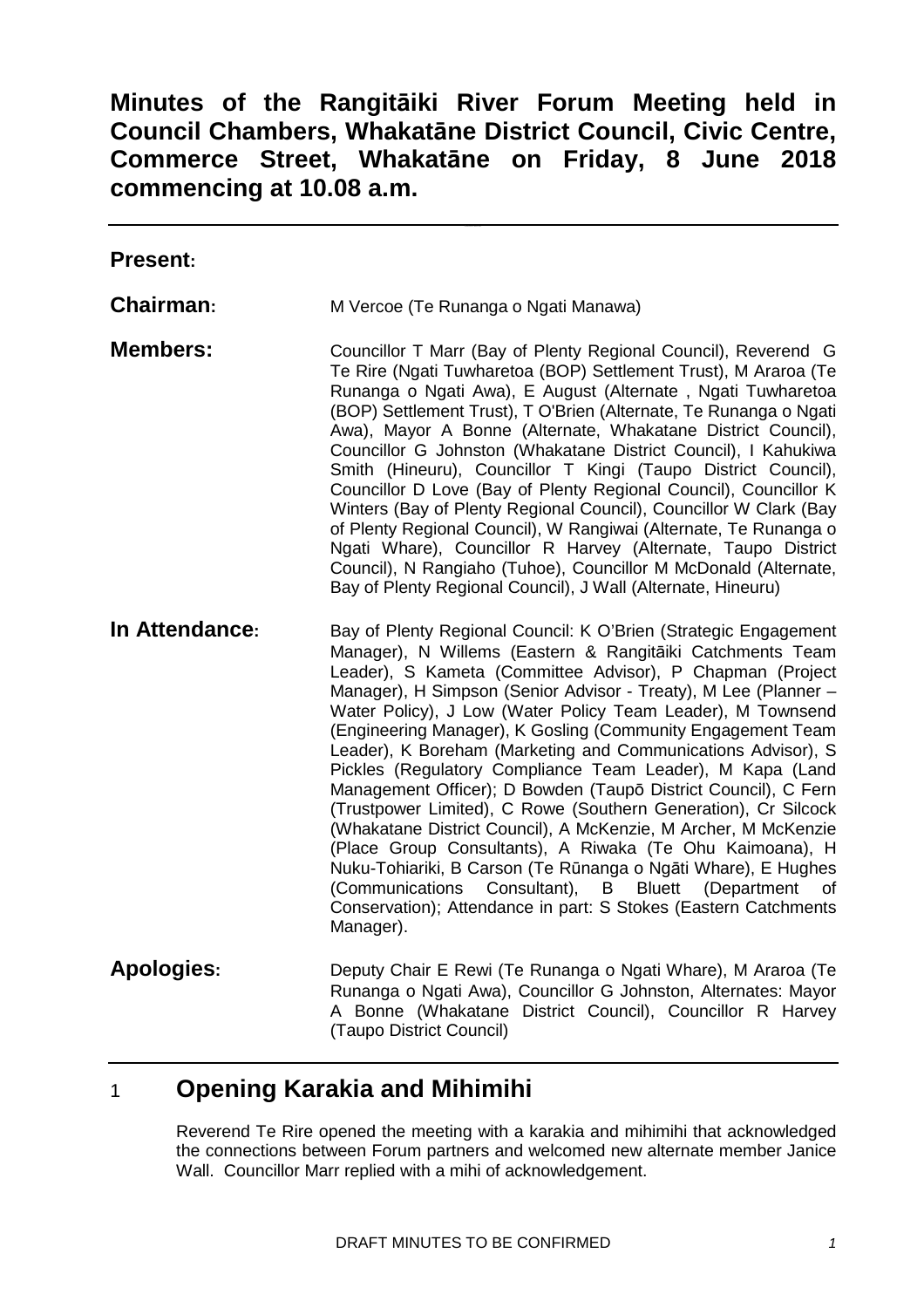# 2 **Apologies**

## **Resolved**

**That the Rangitāiki River Forum:** 

**1 Accepts the apologies tendered at the meeting from Earl Rewi, Miro Araroa, Councillor George Johnston, Mayor Tony Bonne and Councillor Rosie Harvey.** 

> **Winters/Love CARRIED**

# 3 **Acceptance of Late Items**

Nil.

# 4 **General Business**

The Chair requested an update on the following matter:

• Update on Appeals to Proposed Change 3 (Rangitāiki River) to the Regional Policy Statement.

The discussion would be taken in the Public Excluded section of the meeting.

# 5 **Declaration of conflicts of interest**

Nil.

# 6 **Previous Minutes**

## 6.1 **Rangitāiki River Forum minutes - 16 March 2018**

### **Matter arising**

#### **Staff Follow up**

A member requested a letter of thanks and appreciation be sent to Waiohau Marae for their hospitality and hosting the Forum meeting on 16 March 2018.

## **Resolved**

#### **That the Rangitāiki River Forum:**

**1 Confirms the Rangitāiki River Forum Minutes of 16 March 2018, as a true and correct record.** 

> **Love/Winters CARRIED**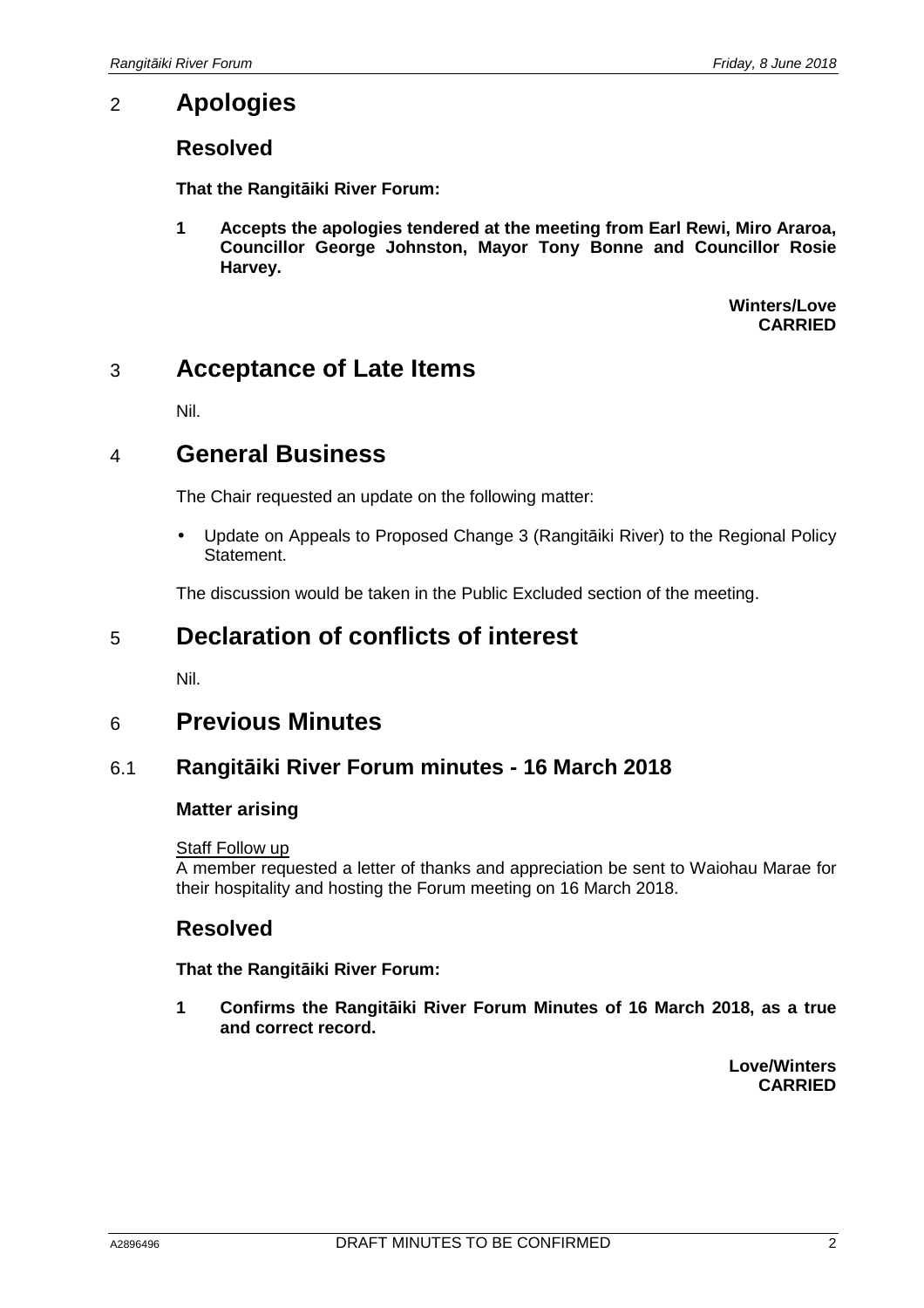# 7 **Reports**

## 7.1 **Forum Membership Appointment**

The report recorded a change in Forum membership for Hineuru with the appointment of Janice Wall as the alternate member for Hineuru, replacing David Jones.

Ms Wall gave a mihi of thanks and acknowledgement and said it was a privilege to be appointed as Hineuru's alternate.

## **Resolved**

**That the Rangitāiki River Forum:** 

- **1 Receives the report, Forum Membership Appointment;**
- **2 Confirms the appointment of Janice Wall onto the Rangitāiki River Forum as the alternate member for Hineuru, replacing David Jones.**

**Marr/Kingi CARRIED**

## 7.2 **An Update on Plan Change 12 - Progress in the Rangitāiki Water Management Area**

#### Refer PowerPoint Presentation Objective ID A2889263.

The report provided an update on the development of Plan Change 12 - Rangitāiki Water Management Area (PC12). James Low and Michelle Lee presented an overview of the development phases and current freshwater science understanding.

Key points outlined:

- Te Ara Wh*ā*nui o Rangit*ā*iki provided clear mandate for freshwater limit setting. Appendix 1 outlined alignment between Te Ara Wh*ā*nui o Rangit*ā*iki, RPS Change 3 and PC12 working draft narratives for in-river freshwater objectives.
- Staff were engaging with Rangitāiki iwi and hapū to understand tangata whenua values and interests in freshwater. A desktop exercise would be undertaken to collate existing information held by Council.
- Regional Council would be adopting its Long Term Plan on 28 June, which included two additional staff specialised in Mātauranga Māori science and policy to assist with Council's work.
- Water flow estimate (EFSAP) modelling would use indicator species that require high flow such as rainbow trout, as some other species (including some natives) were less sensitive. The results would be reported back to a Forum workshop.
- Groundwater information was currently less comprehensive. The current rule of thumb allowed 35% of groundwater within the aquifer to be allocated. Information was expected to be available in 3-5 years' time, which would assess cause and effect of groundwater take beyond the current rule of thumb.

Members' comments:

• PC12 information was difficult to digest and communicate to Iwi and hapū. Staff acknowledged this was an issue and were working on conveying it in a more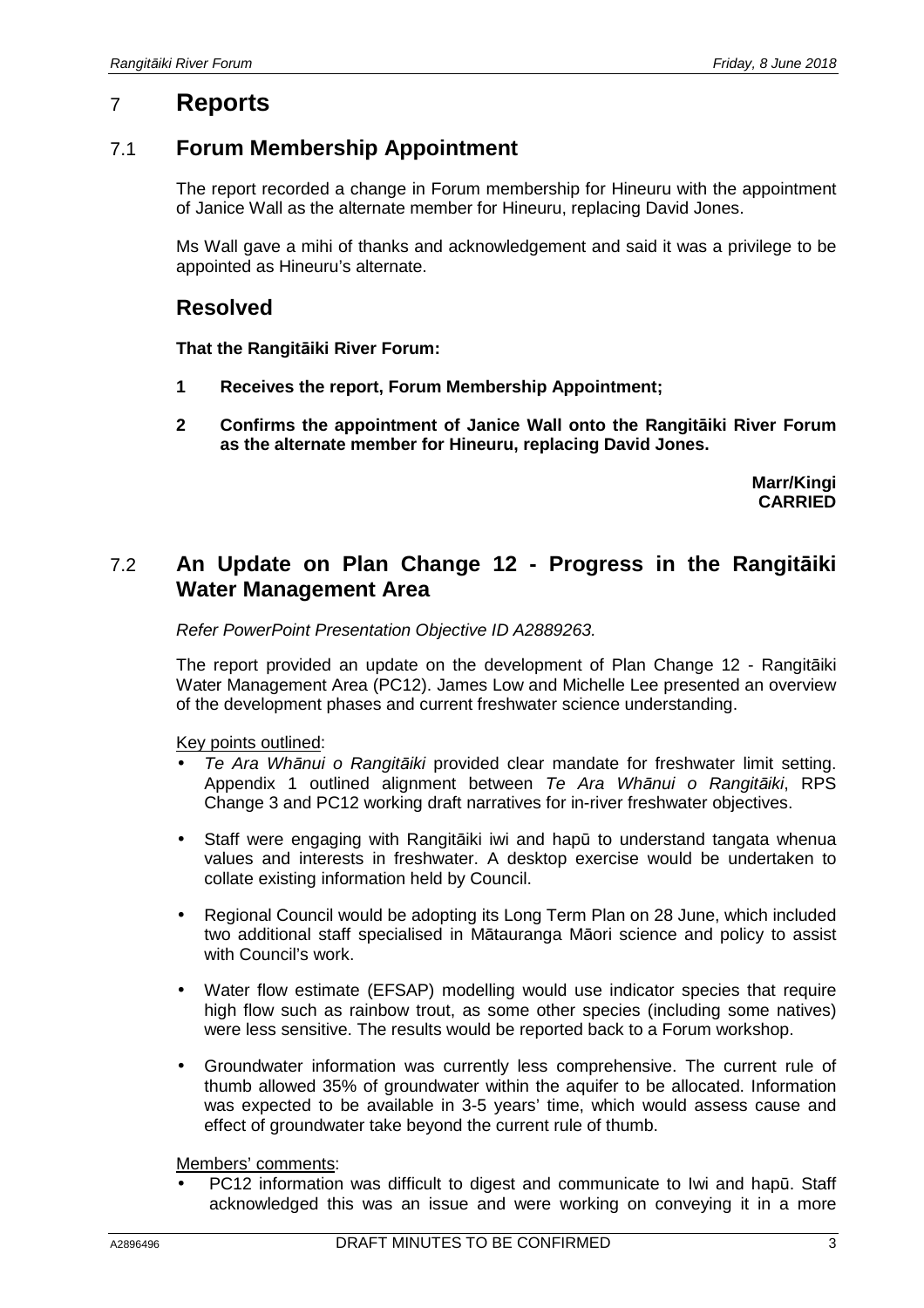understandable format. Staff suggested a workshop would allow time to better understand the science.

• Queried how Forum members could be involved in the engagement process, including the design process and for this to be built on a foundation of Mātauranga Māori for Iwi and hapū.

#### Staff Follow-up:

The Chair noted the Forum's legislated responsibility and requested a workshop on the Iwi engagement process.

• The fact that a Mātauranga Māori framework had not occurred alongside the western science process was a concern. Consideration was sought around potential conflicts between Mātauranga and western science and a gap in how and where Te Mana o Te Wai fitted.

Mr Low explained that the NPS-FM process (National Objectives Framework attributes in particular) was based on quantitative data and that the Environment Court had a preference for scientific/quantitative measures and hard evidence. While this was acknowledged, comment was raised that qualitative data such as Mātauranga Māori was needed and complementary, with the two methodologies working alongside each other and that while the language may differ, both may have the same outcome.

In Response to Questions:

- Future water quantity management in the upper Rangitāiki was constrained by Trustpower's consent and proposed Plan Change 9, which gave preference to existing hydro electricity generation use. PC9 had provisions to decline consent where there was over-allocation, using benchmarks and estimations.
- PerrinAg Consultants would provide an economic impact assessment for land use scenarios related to water quality with findings expected in the coming months.
- Staff acknowledged ecological health indicator findings within the Rangitāiki Catchment streams did not include all streams, with only some sites monitored.

#### Staff Follow-up:

Further workshops were requested in parallel to the Freshwater community groups to assist the Forum to understand the complexity of NPS-FM information, facilitated along with a presentation from Tina Porou to articulate Te Mana o Te Wai in the context of the NPS-FM process.

## **Resolved**

**That the Rangitāiki River Forum:** 

- **1 Receives the report, 'An Update on Plan Change 12 Progress in the Rangit***ā***iki Water Management Area'.**
- **2 Requests a dual workshop process to be implemented for the Forum, in parallel to the Rangitāiki Freshwater community group workshops.**
- **3 Requests a presentation from Tina Porou on Te Mana o Te Wai in context with the NPS-FM at a future Forum Meeting.**

**Rangiwai/Kingi CARRIED**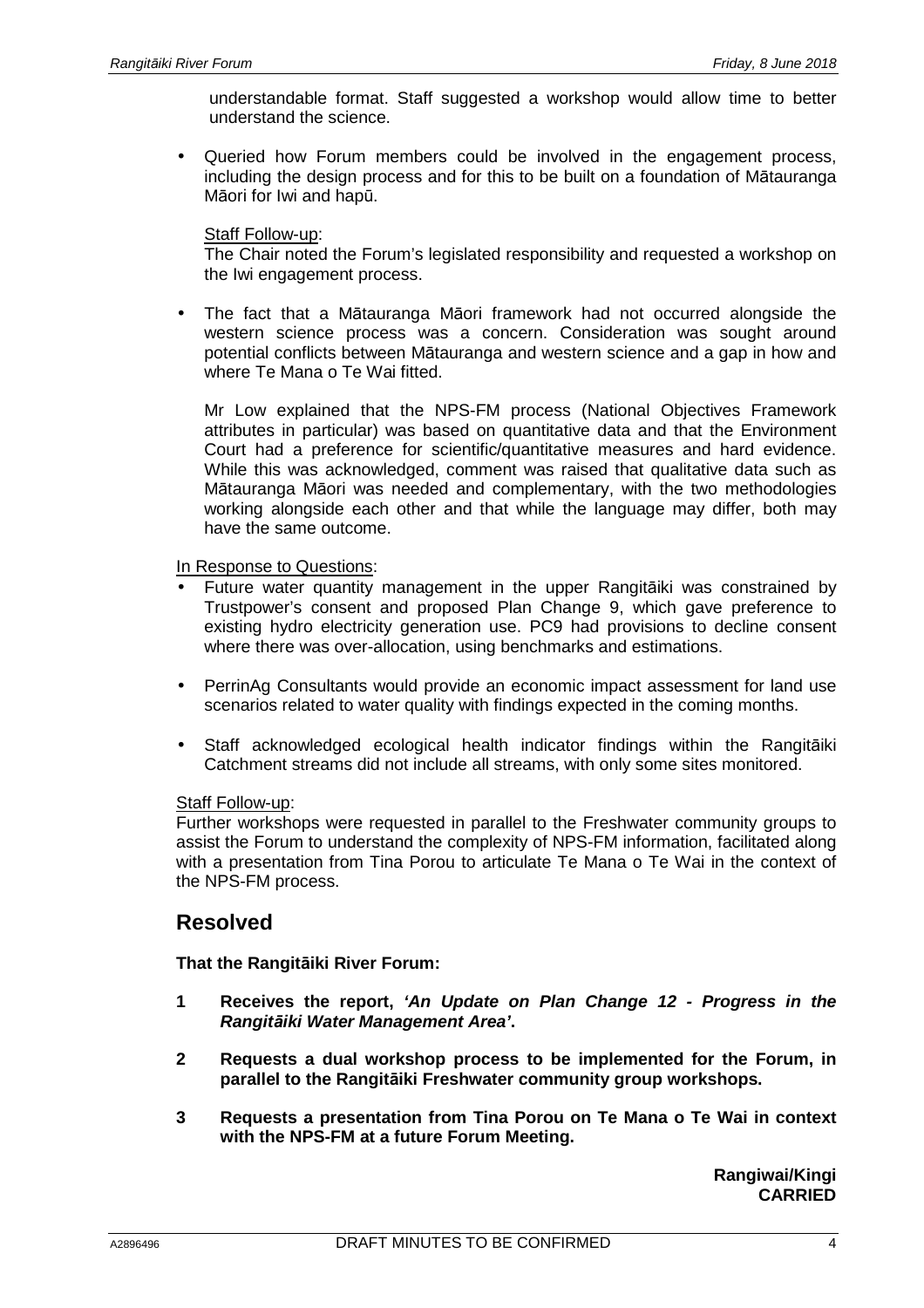# 7.3 **Te Hekenga Nui o Te Tuna**

Refer PowerPoint Presentations Objective IDs A2893302, A2894424.

Nancy Willems provided an update on the status of the Te Hekenga Nui o Te Tuna Project and sought endorsement of a structure to integrate the Tuna Forum and the Te Hekenga Nui o Te Tuna Steering Group.

An amendment to Recommendation 4 (refer agenda page 163) was requested advising additional wording to be inserted to reflect the resolutions of Iwi as follows: "…with regard to not supporting current spillway trials at Matahina, and for future trials to be considered on a case-by-case basis."

#### Key points:

- Public consultation on the North Island Tuna Fisheries Review would commence in the following weeks;
- Status of Trustpower's implementation actions and recommendations;
- Noted the status of Te Hekenga Nui o Te Tuna Plan actions and endorsement sought on the completed literature review.

#### Ngapera Rangiaho (Member for Tūhoe) – NZ Fish Passage Guidelines

- Provided historical background on a thesis written in 1930 by Maggie Papakura on Māori customs and practices for sustainable fishing and river management.
- Reported on the NZ Fish Passage Conference on 18 April 2018 in Wellington and discussion held on effectiveness of the Fish Passage Guidelines (available online).
- Gave an overview of guideline learnings, which had been applied to the Kioreweku culvert works between Galatea and Waiohau in April and May 2018 in collaboration with Whakatane District Council staff, Opus International Consultants and fish passage expert and consultant Kelly Hughes.

#### Alan Riwaka, Te Ohu Kaimoana - Tuna Forum Update

- Outlined the proposed structure to integrate the Tuna Forum and Te Hekenga Nui o Te Tuna Plan and summarised goals and outcomes for the proposed Tuna Project Plan.
- Noted that working with industry stakeholders would require kōrero to be open and transparent. A hui was scheduled to consider tools and management for development of a harvest strategy.
- Work was in progress on the potential of a mahinga mataitai and developing a protocol for an annual harvest regime and science reference points.
- An invitation to the power companies was proposed to address issues associated with dams.
- Waikato Regional Council had offered to collaborate and assist with development of a habitat strategy, water quality strategy and input into the North Island Tuna Review.

#### In Response to Questions:

- Fish ladders illustrated in the literature review (agenda page 184) that may be over 4m were outside the NZ Fish Passage Guidelines.
- Regarding connections between the Forum, Steering Group and Tuna Forum, while the new proposed structure sought to integrate the Steering Group with other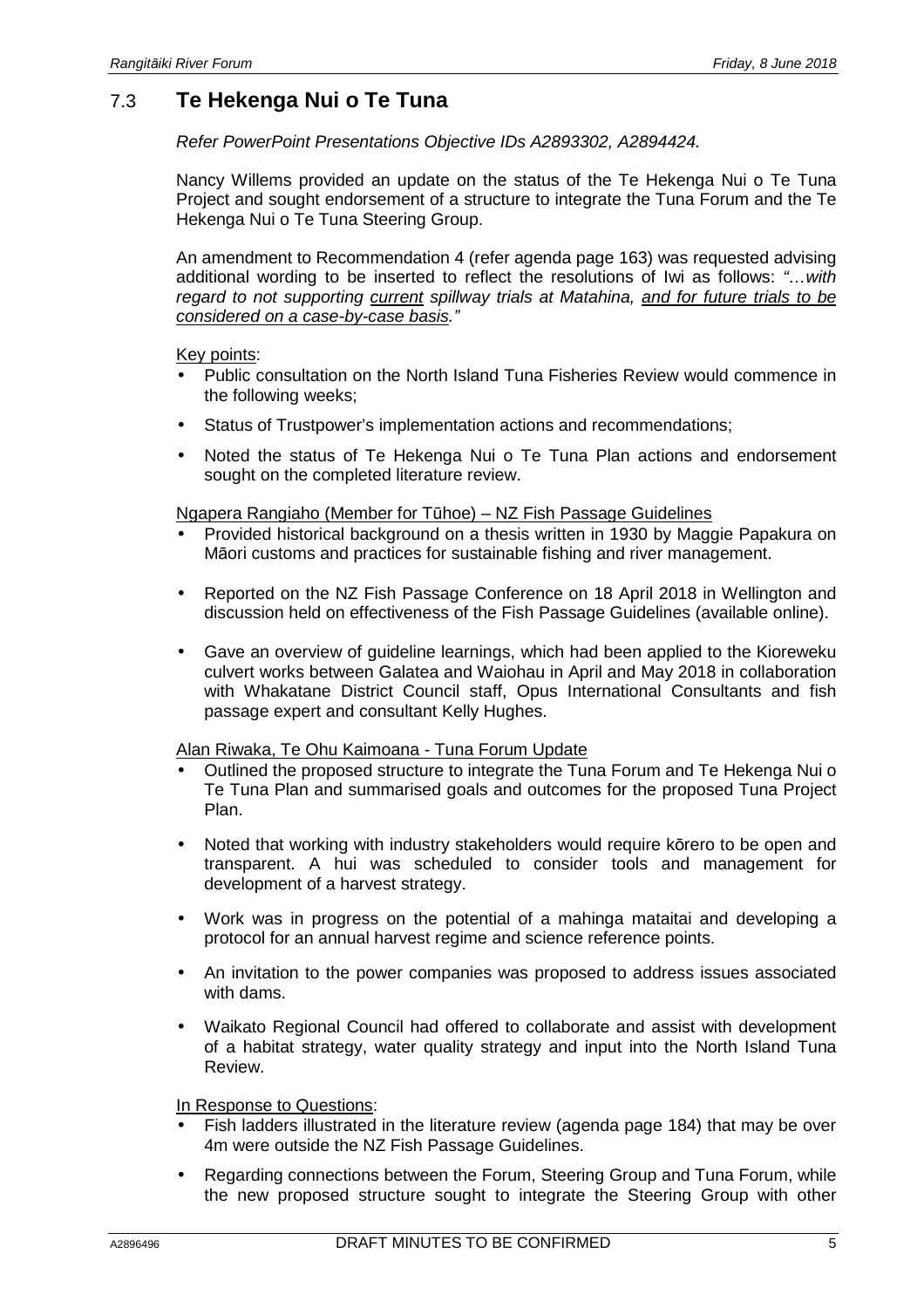agency stakeholders under the umbrella of the Tuna Forum, the Steering Group's strategic role in terms of strategy, planning and monitoring would remain.

Discussion and Comments:

- Member Ngapera Rangiaho was acknowledged for applying knowledge from the Conference and Fish Passage Guidelines to assist with Kioreweku culvert works.
- Utilising the Wetland Restoration Project to support tuna habitat was noted by staff.

**Staff Follow-up:** 

It was requested that staff explore options to integrate the Tuna Forum and clarify the governance framework and reporting lines.

## **Resolved**

**That the Rangitāiki River Forum:** 

- **1 Receives the report, Te Hekenga Nui o Te Tuna;**
- **2 Requests staff to explore options to integrate the Tuna Forum and report back to a future Forum Meeting.**
- **3 Notes a need for written confirmation from the Forum and/or the Forum Iwi partners with regard to not supporting the current spillway trials at Matahina and for future trials to be considered on a case-by-case basis.**

**Marr/O'Brien CARRIED**

## 7.4 **Rangitāiki River Scheme Update**

Refer PowerPoint Presentations Objective IDs A2893547, A2894428.

Mark Townsend and Paula Chapman provided an update on Rivers and Drainage and Engineering work streams underway in the Rangitāiki River Scheme following the 2017 April flood events.

Key points:

- Council had been responsive to the resourcing, delivery and funding needs of the flood repair works. It was noted that a greater degree of engagement and communication was underway as the projects progressed.
- Rangitāiki River Scheme Review recommendations were being implemented.
- It was acknowledged that Regional Council had been slow to engage with Iwi at the time of the flood and were now in the process of engaging with affected Iwi.
- The College Road floodwall replacement was in progress in line with the Rangitāiki River Scheme Review recommendations.
- Despite extensive flood mitigation infrastructure and measures, the residual risk of stopbank failure would remain.
- Council was investigating Regional Flood Risk Management options for the Rangitāiki floodway spillway utilising two landowner properties, which would be a long term process.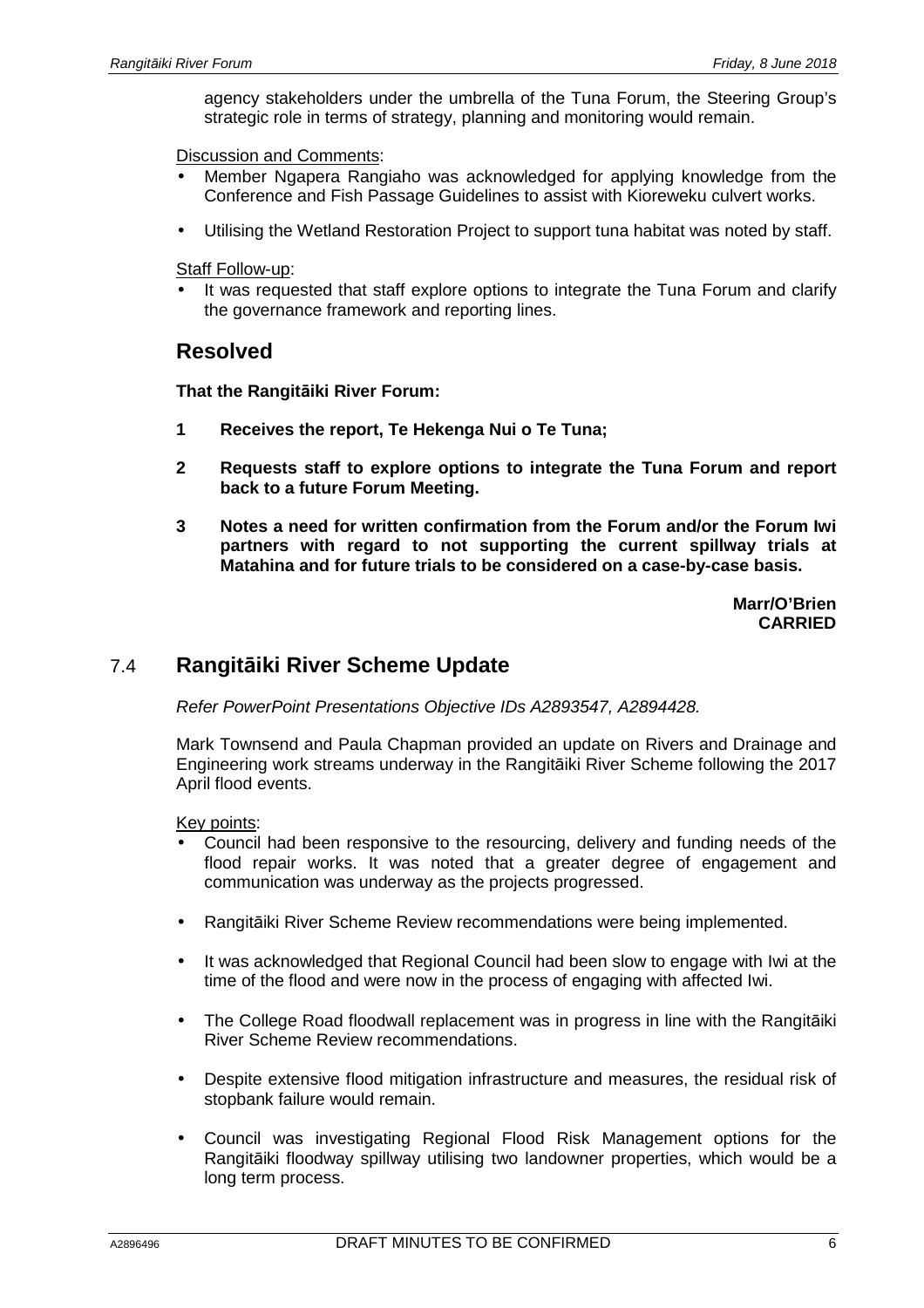• The River Scheme Sustainability Project had commenced investigations on possible themes and options. A report was anticipated in September, following which findings would be presented to a future Forum meeting.

#### In Response to Questions:

- Delayed communication between the Regional Council and Trustpower at the time of the 2017 April flood resulted from several situations impacting dam safety and a lack of communication and understanding, which had now been resolved.
- Rain gauges at Whirinaki had been reinstated.
- Bifurcation at Thornton was the subject of a notified consent variation.

### **Resolved**

#### **That the Rangitāiki River Forum:**

**1 Receives the report, Rangitāiki River Scheme Update.** 

**Love/Marr CARRIED**

#### **Adjournment**

The meeting adjourned at 1.15pm.

Tu O'Brien **withdrew** from the meeting during the adjournment at 1.15pm**.** 

The meeting reconvened at 1.45pm.

## 7.5 **Rangitāiki River Catchment - Operations and General Update**

Nancy Willems provided an update on general matters and operational activity occurring in the Rangitāiki River Catchment. Members were advised a total of 40km of riparian fencing had been completed during the 2017/18 financial year.

The following contractors supporting Rangitāiki River Catchment project work were in attendance and provided the following introductions:

1. Place Group – Rangitāiki Wetlands Restoration Project Managers

Angus McKenzie (Company Director), Michelle Archer (Project Manager) and Maureen McKenzie (Communications) greeted the Forum with a mihi and provided background on their experience, which included environmental and wetland management, working with hydro-electricity companies, co-governance, joint initiatives and tuna projects within the Tainui rohe. The Hamilton-based company was founded on community-based principles and outcomes. The project team was excited at the challenge and opportunity to manage the project, were available and contactable and appreciated listening to discussion to gain an understanding of the Forum's work.

2. Huia Nuku-Tohiariki – Kaitiakitanga and Strategy Mapping Project

Mrs Nuku-Tohiariki greeted the Forum with a mihi and provided background on her connections. Members were advised the project would be underpinned by Te Ara Wh*ā*nui o Rangit*ā*iki and that engagement with Forum partners would occur to discuss the protocols and tikanga of the project.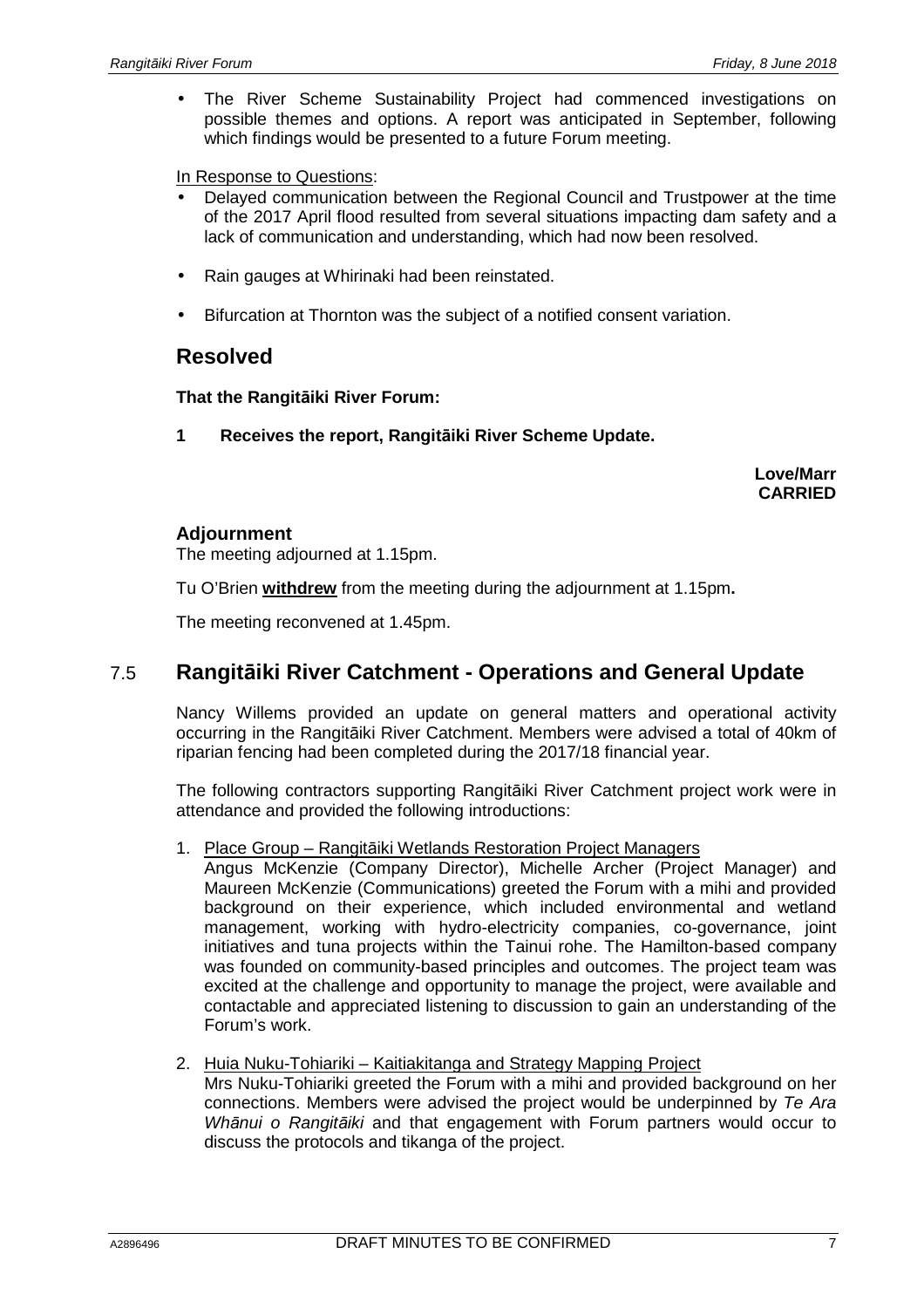3. Elizabeth Hughes – Rangitāiki Wetlands Project Communications Plan and **Strategy** 

Ms Hughes greeted the Forum and advised of her background in communications and working with Waikato Regional Council, Local Government NZ, Tauranga City Council and the Lakes Rotorua Incentives Committee. Her role was to develop the communications plan and strategy for the Rangitāiki Wetlands Project and would be engaging with Forum members to support communication outcomes for the Forum collectively and individually.

#### Staff Comments:

- Regarding the update on He Korowai M*ā*tauranga under section 1.5.2 of the report, Strategic Engagement Manager Kataraina O'Brien advised of a correction to the timing of completion of the Mātauranga Māori implementation plan, which was anticipated at the end of the year with rollout in 2019/20. She noted this work would converge with some of the work being carried out by Ms Huia Nuku-Tohiariki in regard to developing a list of Mātauranga Māori practitioners.
- Wetland Restoration Project works would commence in the 2018/19 financial year during spring and summer. A site blessing was being considered however, preliminary survey work had already commenced. It was noted that the Southern Generation site was still pending.

### **Resolved**

#### **That the Rangitāiki River Forum:**

**1 Receives the report, Rangitāiki River catchment - Operations and General Update.** 

> **Winters/Rangiaho CARRIED**

## 7.6 **Te Ara Whānui o Rangitāiki Implementation Workshop Summary**

Refer PowerPoint Presentation Objective ID A2889440.

Simon Stokes summarised the workshop results from 10 November 2017 and sought the Forum consider next steps to define a coordinated approach.

Key points:

- While the Forum understood the objectives and actions of Te Ara Wh*ā*nui o Rangit*ā*iki however, feedback was needed to understand and define what success looked like, including measures, levels of commitment, delivery and coordination.
- While Proposed Change 3 to the Regional Policy Statement would direct regional and district plans, alignment was needed with each of the partner organisation's strategies and actions within Te Ara Wh*ā*nui o Rangit*ā*iki.
- Sought the Forum endorse the suggested next steps outlined under section 4.1 of the report.
- The Terms of Reference required small alterations in how the Forum's work moved forward, with no additional changes needed of a possible structure for progressing next steps. Minor changes would be brought to the next Forum meeting in August.